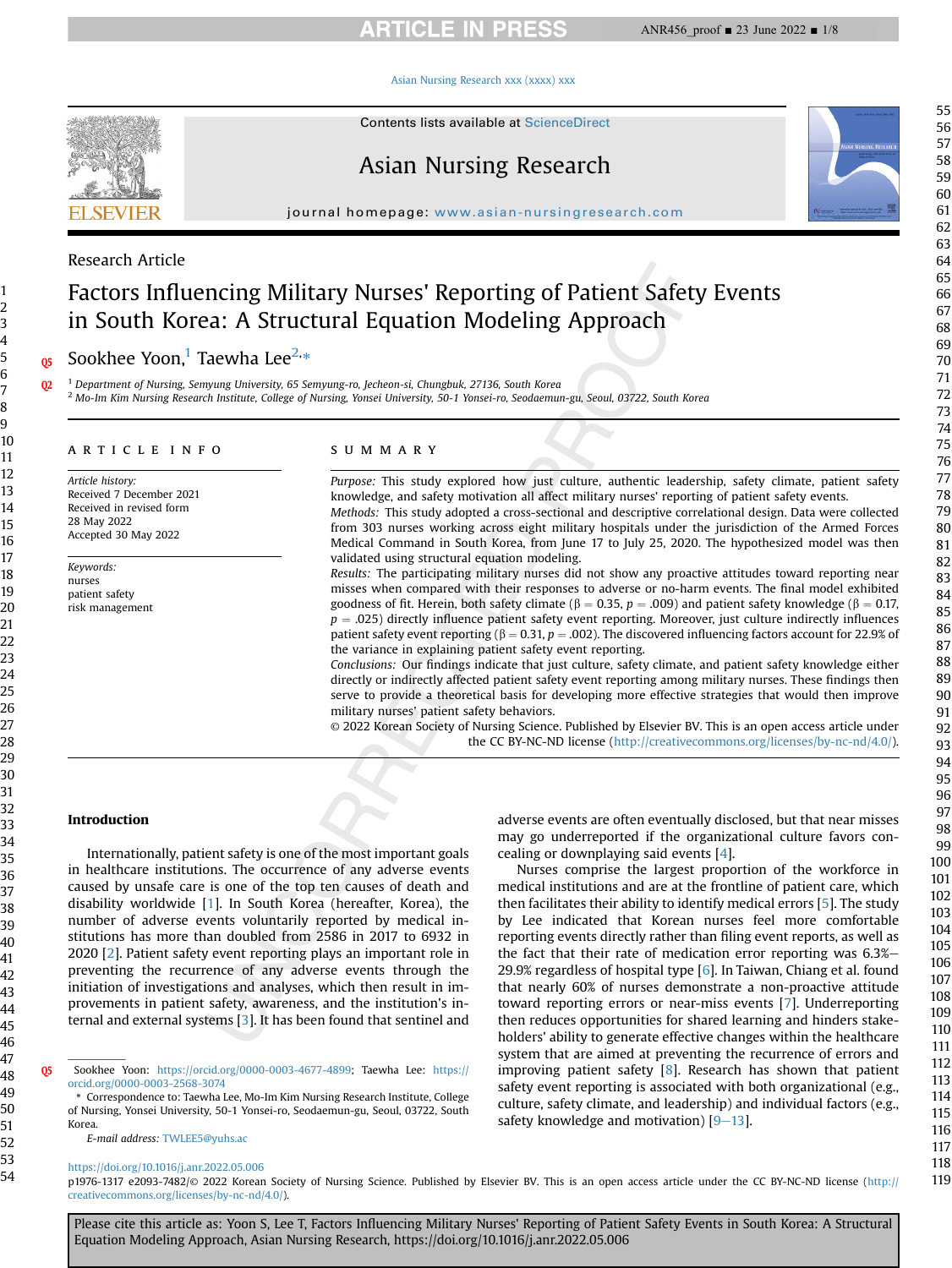A just culture refers to an organizational climate in which individuals feel that they are treated fairly when issues like patient safety events occur, which then creates a balance between the organizational system and individual accountability [[14\]](#page-6-9). Woo and Avery outlined the fact that nurses often have insufficient experience with voluntary error reporting, with them also pointing out the limitations of organizations in advocating a just and open safety culture to help support error reporting [\[11\]](#page-6-10). Furthermore, Lee et al., in a qualitative study of tertiary hospital doctors and nurses, reported themes like fear of blame, inappropriate responses, and the possibility of potential blame as factors that hinder safety event reporting in Korea [\[4\]](#page-6-3). Other studies have noted that an open and just culture increases nurses' patient safety activity and has a positive influence on their error reporting experiences [[11,](#page-6-10)[15](#page-6-11)]. Furthermore, others have reported that, within a just culture, authentic leadership has a positive impact on nurses' trust in their managers, which then provides them with a supportive practice environment, encourages them to speak up, and is able to accurately predict patient safety and quality of care [[13\]](#page-6-12). Walumbwa et al. posited that authentic leadership implies a positive leadership style that focuses on ethics, an understanding of oneself and others, the prioritizing of individual growth, the embracing of a transparent relationship between leaders and followers, and the promoting of a positive ethical climate [\[16](#page-6-13)]. Further, Dirik and Intepeler found that managers' authentic leadership is an important predictor of safety climate among nurses [[17](#page-6-14)].

Specifically, safety climate refers to a shared perception of the importance and value of safety-related procedures and practices within an organization [[18](#page-6-15)]. Safety climate influences individual factors, such as safety knowledge and safety motivation [[19\]](#page-6-16). Previous research has reported a significant correlation between safety climate and error reporting, with it being established that a positive safety climate fosters better safety event reporting [\[20](#page-6-17)].

The knowledge underlying patient safety practices, as outlined in the extant literature, is reported to be a facilitating factor for patient safety event reporting [[10,](#page-6-18)[11\]](#page-6-10). Brasaite et al. found that one of the main requirements in ensuring patient safety is the development and maintenance of medical professional safety knowledge. Moreover, undesirable patient outcomes can be avoided by ensuring knowledge sharing and facilitating error reporting among staff [\[21](#page-6-19)]. Safety motivation refers to an individual's willingness to enact safety behaviors according to their own interests and beliefs [[22](#page-6-20)]. Prior research has shown that nurses' lack of motivation acts as a barrier in their reporting of patient safety events [[12\]](#page-6-21). Moreover, it has been demonstrated that safety motivation and knowledge influence corresponding safety behaviors [[19](#page-6-16)].

Nursing staff at military hospitals, specifically, have a clear understanding of the hierarchical relationships therein because of the uniform command system that exists within the classoriented climate, which is a distinguishing characteristic of military culture [\[23\]](#page-6-22). The characteristics of military hospitals (wherein healthcare providers regularly rotate every one or two years through various network hospitals or departments) require nurses to function consistently in new work environments, with them then being exposed to an increased risk of patient safety issues [\[24,](#page-6-23)[25](#page-6-24)]. Therefore, identifying the factors that affect military nurses' reporting of patient safety events is critical for improving patient safety in military hospitals. Except for studies that focus on the relationships between patient safety culture, safety management activities and competency, and communication with other healthcare professionals  $[24-26]$  $[24-26]$  $[24-26]$  $[24-26]$  $[24-26]$ , few have comprehensively investigated the factors that influence military nurses' safety behaviors at both the organizational and individual levels. Thus, this study examined the organizational (including just culture, authentic leadership, and safety climate) and individual (including patient safety knowledge and safety motivation) factors that influence military nurses' patient safety event reporting, while also verifying factors that have a mediating effect on this relationship. This study's findings then provide evidence to facilitate the development of effective intervention strategies to ensure patient safety in military hospitals.

## Hypothesized model

The hypothesized model for this study was derived from both a literature review  $[9-13,15,17,19,20]$  $[9-13,15,17,19,20]$  $[9-13,15,17,19,20]$  $[9-13,15,17,19,20]$  $[9-13,15,17,19,20]$  $[9-13,15,17,19,20]$  $[9-13,15,17,19,20]$  $[9-13,15,17,19,20]$  and the safety model developed by Neal et al. [[18\]](#page-6-15). Their model assumes that organizational climate (which encompasses leadership, work roles, and communication) significantly impacts the overall safety climate, while this climate then influences safety behaviors through its impact on staff members' relevant safety knowledge and motivation. Thus, the hypothesized model of this study (Supplementary Figure S1) is as follows: (1) just culture and authentic leadership have a direct effect on safety climate and patient safety event reporting; (2) just culture and authentic leadership indirectly affect patient safety event reporting through the impact of safety climate, patient safety knowledge, and safety motivation; (3) safety climate has a direct effect on patient safety event reporting; (4) safety climate indirectly affects patient safety event reporting through patient safety knowledge and safety motivation; and (5) patient safety knowledge and safety motivation are individual factors that directly influence patient safety event reporting.

## Methods

## Study design

This was a cross-sectional, descriptive-correlational study conducted in eight military hospitals under the jurisdiction of the Armed Forces Medical Command in Korea.

#### Setting and sample

The sample included 396 nurses working at eight military hospitals across Korea who gave their informed consent to participate in this study. The inclusion criteria were as follows: (1) nurses who had been working for at least six months in the same department and (2) nurses who delivered care directly to patients. Nursing managers that worked as head nurses or had an equivalent position were excluded. This study's sample size was found to be adequate because the minimum sample required for the maximum likelihood method (which is commonly used in structural equation modeling) was found to be 200 [\[27](#page-6-25)]. Of the 396 candidates, 378 responded (95.4% response rate). Of these 378 responses, 75 were excluded due to incomplete or incorrect responses. Thus, 303 responses were included in our final analysis.

## Measurements

Participants were provided with a self-administered questionnaire (specifically developed for this study) that collected data about their general characteristics, patient safety event reporting, the overall just culture, authentic leadership, safety climate, patient safety knowledge, and safety motivation. The general characteristics included their age, sex, educational level, clinical experience in their current department, clinical career, and patient safety education experience.

130

Please cite this article as: Yoon S, Lee T, Factors Influencing Military Nurses' Reporting of Patient Safety Events in South Korea: A Structural Equation Modeling Approach, Asian Nursing Research, https://doi.org/10.1016/j.anr.2022.05.006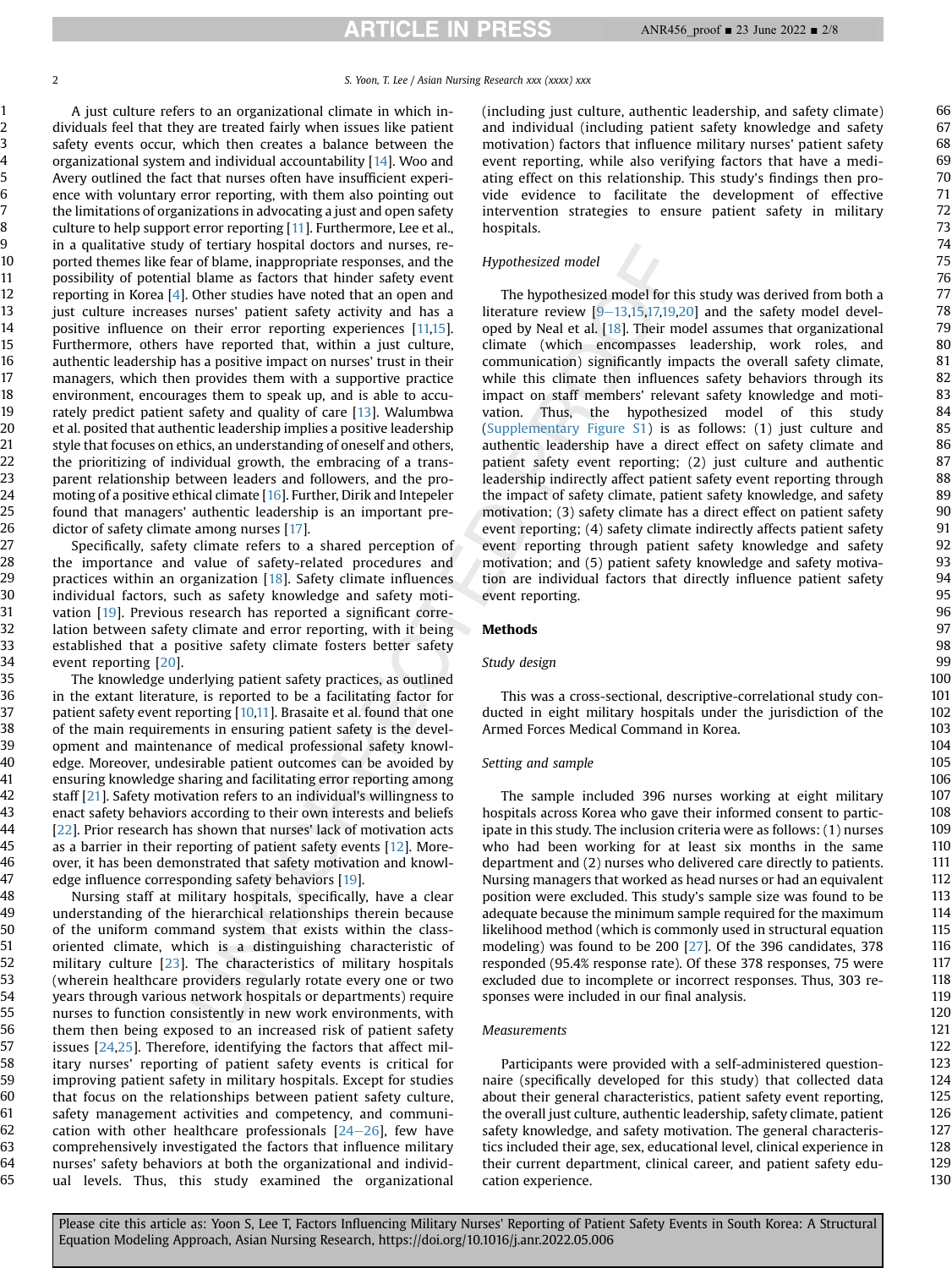S. Yoon, T. Lee / Asian Nursing Research xxx (xxxx) xxx 3

#### Patient safety event reporting

Patient safety event reporting was assessed using nurses' perceived levels of their own reporting rates on adverse, no-harm, and near-miss events. These factors were measured using three questions from the translated [[28](#page-6-26)] and modified versions [[29](#page-6-27)] of the Hospital Survey on Patient Safety Culture (HSOPSC) [\[30\]](#page-6-28), including: (1) "If a patient safety event that causes harm to a patient occurs, how frequently is it reported?" (adverse event report); (2) "If a patient safety event occurs but the patient is unharmed, how often is this reported?" (no-harm event report); and (3) "If a patient safety event is detected and corrected before it affects the patient, how often is this reported?" (near-miss report). The participating nurses responded to the HSOPSC's items on a 5-point Likert scale ranging from 1 ("never") to 5 ("always"). In this study, the Cronbach's  $\alpha$  of this scale was found to be 0.71.

#### Just culture

Just culture was measured using the translated Korean version [\[31\]](#page-6-29) of the Just Culture Assessment Tool (JCAT) [[32](#page-7-0)]. The JCAT comprises 27 items across six subdomains, including: trust, continuous improvement, quality of the event reporting process, balance, openness of communication, feedback, and communication. The participating nurses responded to the JCAT's items on a 5 point Likert scale ranging from 1 ("strongly disagree") to 5 ("strongly agree"). At the time of development, the Cronbach's  $\alpha$  for all of its sections was higher than 0.7, except for the quality of the event-reporting process ( $\geq$  0.63). In this study, the Cronbach's  $\alpha$  of this scale ranged from 0.83 to 0.86.

#### Authentic leadership

Authentic leadership was measured using the translated Korean and modified versions [\[33,](#page-7-1)[34](#page-7-2)] of the Authentic Leadership Questionnaire (ALQ) [\[16\]](#page-6-13). The ALQ has 16 items across four subdomains: self-awareness, rational transparency, internalized moral perspective, and balanced processing sections. Nurses responded to the ALQ's items on a 5-point Likert scale ranging from 1 ("strongly disagree") to 5 ("strongly agree"). The instrument's original Cronbach's  $\alpha$  was 0.79 [\[16](#page-6-13)], whereas it was found to be 0.95 in this study.

#### Safety climate

Safety climate was measured using the translated Korean version [\[35\]](#page-7-3) of the Safety Attitudes Questionnaire Short Form [\[36\]](#page-7-4). This tool includes 31 items measuring teamwork climate, safety climate, job satisfaction, stress recognition, perception of management, and working conditions. Again, nurses responded to this instrument's items on a 5-point Likert scale ranging from 1 ("strongly disagree") to 5 ("strongly agree"). The stress recognition domain was eliminated due to it having a factor loading lower than 0.1 in this study ( $p > 0.05$ ). The instrument's original Cronbach's  $\alpha$ was  $0.90$  [ $36$ ] and was  $0.90$  in this study.

#### Patient safety knowledge

Patient safety knowledge was measured using the patient safety knowledge domain from the Patient Safety Competency Tool [\[37\]](#page-7-5). This tool has six items, with the nurses then rating these on a 5 point Likert scale ranging from 1 ("strongly disagree") to 5 ("strongly agree"). Cronbach's  $\alpha$  was 0.89 in the study by Jang [\[37\]](#page-7-5) and was found to be 0.87 in this study.

#### Safety motivation

Safety motivation was measured using the translated Korean version [\[38\]](#page-7-6) of the Safety Motivation Tool [[39](#page-7-7)]. This tool includes five items that were each rated on a 5-point Likert scale ranging from 1 ("strongly disagree") to 5 ("strongly agree"). The instrument's original Cronbach's  $\alpha$  was 0.93 [\[39\]](#page-7-7). In this study, specifically, its Cronbach's a was 0.93.

## Data collection

Eight military hospitals in Korea were visited by the researchers to brief potential candidates on the objectives of this study and to obtain their consent for data collection. Nurses who wished to participate were provided with survey packets that included information on the study, the questionnaire, an informed consent form, and a return envelope. Participants were then asked to complete the questionnaire and return it to a sealed box placed in each ward. In addition, they were also informed that they could withdraw from the study at any time. Each participant was provided with a gift certificate of \$5 (USD). Research data were collected from June 17 to July 25, 2020.

## Statistical analyses

All collected data were analyzed using SPSS 26.0 and AMOS 26.0 software. A descriptive statistical analysis method and Pearson's correlation coefficient were used to analyze participants' characteristics, the mean and standard deviations of the data, the skewness, the kurtosis, and any correlations between variables. Structural equation modeling was then used to test the hypothesized model. First, a confirmatory factor analysis (CFA) was performed to identify the validity of the latent variables [\[40\]](#page-7-8). Then, a model estimation and an examination into the effects between variables were performed using the maximum likelihood estimation method. The bootstrapping method was then used to determine the significance of the indirect effects among the study variables. The model's goodness of fit was evaluated using the following indices: the  $X^2/df$  ratio index < 3 [\[27\]](#page-6-25), the comparative fit index (CFI)  $\geq$  .90 [[41\]](#page-7-9), the standardized root mean square residual  $(SRMR) \le .08$  [\[41](#page-7-9)], and the root mean square error of approximation  $(RMSEA) \le .08$  [[27](#page-6-25)].

<span id="page-2-0"></span>

|  |  | <b>Table 1</b> Participants' Characteristics ( $N = 303$ ). |  |  |
|--|--|-------------------------------------------------------------|--|--|
|--|--|-------------------------------------------------------------|--|--|

| Characteristic                    | n   | $\%$ | Mean (SD)           |
|-----------------------------------|-----|------|---------------------|
| Sex                               |     |      |                     |
| Male                              | 71  | 23.4 |                     |
| Female                            | 232 | 76.6 |                     |
| Age                               |     |      | 29.46 ( $\pm$ 5.91) |
| < 25                              | 85  | 28.1 |                     |
| $26 - < 30$                       | 111 | 36.6 |                     |
| > 30                              | 107 | 35.3 |                     |
| <b>Education level</b>            |     |      |                     |
| College degree                    | 29  | 9.6  |                     |
| Bachelor's degree                 | 254 | 83.8 |                     |
| $\geq$ Master's degree            | 20  | 6.6  |                     |
| Clinical experience in the        |     |      | 1.79 ( $\pm$ 1.69)  |
| current department (years)        |     |      |                     |
| < 1                               | 80  | 26.4 |                     |
| $1 - < 3$                         | 189 | 62.4 |                     |
| $3 - 5$                           | 21  | 6.9  |                     |
| > 5                               | 13  | 4.3  |                     |
| Clinical career (years)           |     |      | 6.08 ( $\pm$ 5.22)  |
| < 1                               | 13  | 4.3  |                     |
| $1 - < 3$                         | 85  | 28.1 |                     |
| $3 - 5$                           | 65  | 21.5 |                     |
| > 5                               | 140 | 46.2 |                     |
| Patient safety education          |     |      |                     |
| experience (in the previous year) |     |      |                     |
| 0                                 | 44  | 14.5 |                     |
| 1                                 | 156 | 51.5 |                     |
| $\overline{2}$                    | 77  | 25.4 |                     |
| $\geq 3$                          | 26  | 8.6  |                     |

Note.  $SD =$  standard deviation.

66

Please cite this article as: Yoon S, Lee T, Factors Influencing Military Nurses' Reporting of Patient Safety Events in South Korea: A Structural Equation Modeling Approach, Asian Nursing Research, https://doi.org/10.1016/j.anr.2022.05.006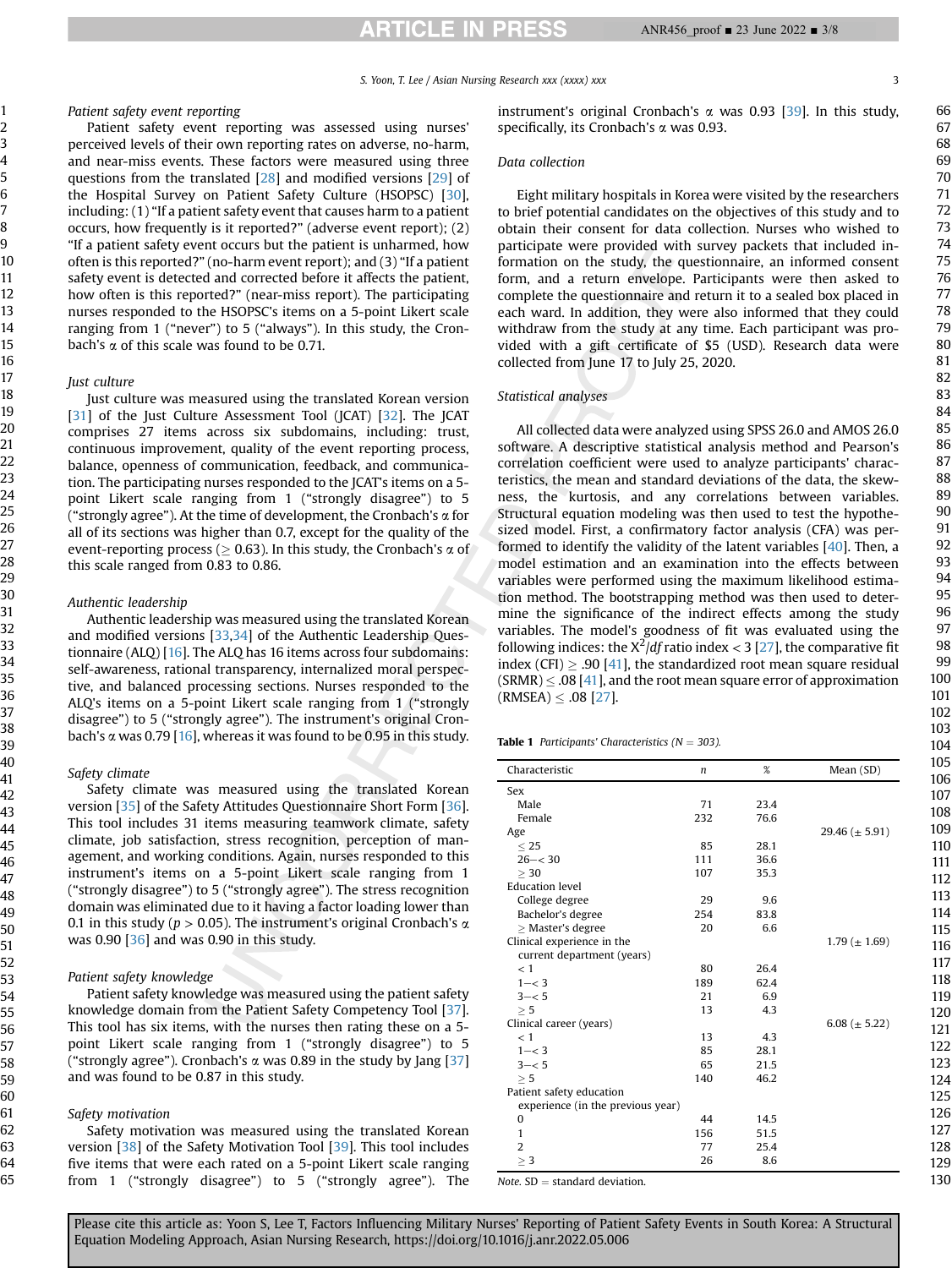**ARTICLE IN PRESS** 

The RMSEA was reported using the AMOS software with a 90% confidence interval. If the RMSEA is 0, the confidence interval becomes one-sided, wherein the upper bound estimate is greater than the RMSEA. Hence, the 90% confidence level was used in this study instead of the more common 95%, which is more conventional for use within two-sided confidence intervals [\[42\]](#page-7-10).

#### Ethical considerations

This study received ethical approval from the institutional review board of the Armed Forces Medical Command (approval no: AFMC-20102-IRB-20-102).

## Results

### Participants' characteristics

As shown in [Table 1,](#page-2-0) the mean age of the participants was 29.46 years ( $SD = 5.91$ ). Women constituted 76.6% of the total number of participants and 83.8% held a bachelor's degree in nursing. Only 11.2% of the nurses had worked in their current department for more than three years. Additionally, the participating nurses had worked for an average of 6.08 years ( $SD = 5.22$ ). Finally, 85.5% of the nurses had participated in patient safety training at least once in the past year.

## Descriptive statistics and factor loading of the confirmatory factor analysis

As shown in [Table 2](#page-3-0), the reporting level of near misses (mean  $=$  3.84  $\pm$  0.84, range 1–5) was lower than that of adverse (mean =  $4.50 \pm 0.80$ , range 1-5) and no-harm events (mean =  $4.11 \pm 0.87$ , range 1-5). Furthermore, participants reported moderate levels of just culture (mean  $=$  3.70  $\pm$  0.50, range  $2-5$ ). Additionally, the quality of the event reporting process domain scored the highest, whereas that of trust scored the lowest. Nurses perceived their managers' authentic leadership (mean  $=$  3.64  $\pm$  0.50; range 1–5) and safety climate (mean  $= 3.61 \pm 0.47$ ; range 2–5) as being moderate. Among the

individual factors, although nurses did not exhibit high levels of patient safety knowledge (mean =  $3.71 \pm 0.68$ ; range 1-5), they did report high levels of safety motivation (mean  $=$  4.59  $\pm$  0.51; range, 3-5). The absolute values of all measures of skewness were less than 2 and the absolute value of the measure of kurtosis was less than 7. Thus, the measured variables were normally distributed. Based on the CFA, the criteria for convergent validity (factor loading  $\geq$  0.5, AVE  $\geq$  0.5, and CR  $\geq$  0.7) were satisfied; however, an AVE value was not greater than the square of the correlation coefficient, therefore, the discriminant validity was only partially satisfied (see the diagonal line in Supplementary Table S1) [\[27\]](#page-6-25).

## Correlations of study variables

[Table 3](#page-4-0) shows the relationships between the study variables. Patient safety event reporting was found to be significantly and positively associated with just culture ( $r = .32$ ,  $p < .001$ ), authentic leadership (r = .18,  $p = .002$ ), safety climate (r = .40,  $p < .001$ ), patient safety knowledge ( $r = .33$ ,  $p < .001$ ), and safety motivation  $(r = .19, p = .001).$ 

#### Testing the hypothesized model

The hypothesized model fit the data well  $(X^2/df = 2.468,$  $CFI = .908$ , RMSEA = .070 [90% CI: .064–.075], and SRMR = .068). The model was tested by including all the participants' general characteristics as control variables. The results were consistent with those of the model without control variables ([Figure 1\)](#page-4-1).

As shown in [Table 4,](#page-5-0) just culture indirectly but significantly influences patient safety event reporting ( $\beta = 0.31$ ,  $p = .002$ ). Regarding the specific indirect effect, just culture indirectly influences patient safety event reporting via the safety climate  $(\beta = 0.25, 95\%$  CI: .080–.153) as well as via both safety climate and patient safety knowledge, serially ( $\beta = 0.06$ , 95% CI: .003–.513) (Supplementary Table S2). Furthermore, safety climate directly influences patient safety event reporting ( $\beta = 0.35$ ,  $p = .009$ ), with patient safety knowledge affecting safety event reporting ( $\beta = 0.17$ ,  $p = .025$ ). Additionally, authentic leadership and safety motivation had no significant direct or indirect effects on patient safety event

<span id="page-3-0"></span>Table 2 Descriptive Statistics and Factor Loadings of Confirmatory Factor Analysis ( $N = 303$ ).

| Variables                          | Mean $\pm$ SD   | Range   | Skewness | Kurtosis | Factor loading $(p)$ | <b>CR</b> | AVE |
|------------------------------------|-----------------|---------|----------|----------|----------------------|-----------|-----|
| Just culture                       | $3.70 \pm 0.50$ | $2 - 5$ | $-0.25$  | 0.06     |                      | 0.87      | .52 |
| Trust                              | $3.44 \pm 0.63$ | $1 - 5$ | $-0.09$  | 0.35     | $0.72$ ( $< .001$ )  |           |     |
| Continuous improvement             | $3.83 \pm 0.65$ | $1 - 5$ | $-0.52$  | 0.99     | 0.78 (< .001)        |           |     |
| Quality of event reporting process | $3.92 \pm 0.52$ | $2 - 5$ | $-0.08$  | 0.00     | 0.73 (< .001)        |           |     |
| Balance                            | $3.53 \pm 0.65$ | $1 - 5$ | $-0.22$  | 0.18     | 0.68 (< .001)        |           |     |
| Openness of communication          | $3.67 \pm 0.70$ | $1 - 5$ | $-0.75$  | 1.19     | 0.79 (< .001)        |           |     |
| Feedback and communication         | $3.89 \pm 0.68$ | $1 - 5$ | $-0.60$  | 0.57     | $0.62$ ( $< .001$ )  |           |     |
| <b>Authentic leadership</b>        | $3.64 \pm 0.50$ | $1 - 5$ | $-0.36$  | 0.54     |                      | 0.93      | .76 |
| Self-awareness                     | $3.55 \pm 0.82$ | $1 - 5$ | $-0.30$  | $-0.09$  | 0.91 (< .001)        |           |     |
| Transparency                       | $3.73 \pm 0.67$ | $1 - 5$ | $-0.27$  | 0.60     | 0.88 (< .001)        |           |     |
| Balanced processing                | $3.56 \pm 0.86$ | $1 - 5$ | $-0.55$  | 0.18     | 0.90 (< .001)        |           |     |
| Moral/Ethical                      | $3.67 \pm 0.67$ | $1 - 5$ | $-0.58$  | 1.39     | 0.78 (< .001)        |           |     |
| Safety climate                     | $3.61 \pm 0.47$ | $2 - 5$ | 0.04     | 0.10     |                      | 0.89      | .62 |
| Teamwork climate                   | $3.59 \pm 0.57$ | $2 - 5$ | $-0.22$  | 0.27     | $0.79$ ( $< .001$ )  |           |     |
| Safety climate                     | $3.80 \pm 0.57$ | $2 - 5$ | $-0.08$  | $-0.03$  | $0.89$ ( $< .001$ )  |           |     |
| Job satisfaction                   | $3.68 \pm 0.73$ | $1 - 5$ | $-0.38$  | 0.05     | 0.80 (< .001)        |           |     |
| Perception of management           | $3.44 \pm 0.68$ | $1 - 5$ | 0.01     | $-0.19$  | 0.70 (< .001)        |           |     |
| Working condition                  | $3.48 \pm 0.66$ | $1 - 5$ | $-0.12$  | 0.50     | 0.76 (< .001)        |           |     |
| <b>Patient safety knowledge</b>    | $3.71 \pm 0.68$ | $1 - 5$ | $-0.18$  | 0.16     |                      | 0.87      | .53 |
| <b>Safety motivation</b>           | $4.59 \pm 0.51$ | $3 - 5$ | $-1.02$  | 0.22     |                      | 0.94      | .75 |
| Patient safety event reporting     |                 |         |          |          |                      | 0.75      | .51 |
| Near miss                          | $3.84 \pm 0.84$ | $1 - 5$ | $-0.63$  | 0.33     | 0.55 (< .001)        |           |     |
| No-harm event                      | $4.11 \pm 0.87$ | $1 - 5$ | $-1.06$  | 1.29     | $0.92$ ( $< .001$ )  |           |     |
| Adverse event                      | $4.50 \pm 0.80$ | $1 - 5$ | $-1.86$  | 3.60     | $0.62$ ( $< .001$ )  |           |     |

Note. AVE  $=$  average variance extracted;  $CR =$  construct reliability.

Please cite this article as: Yoon S, Lee T, Factors Influencing Military Nurses' Reporting of Patient Safety Events in South Korea: A Structural Equation Modeling Approach, Asian Nursing Research, https://doi.org/10.1016/j.anr.2022.05.006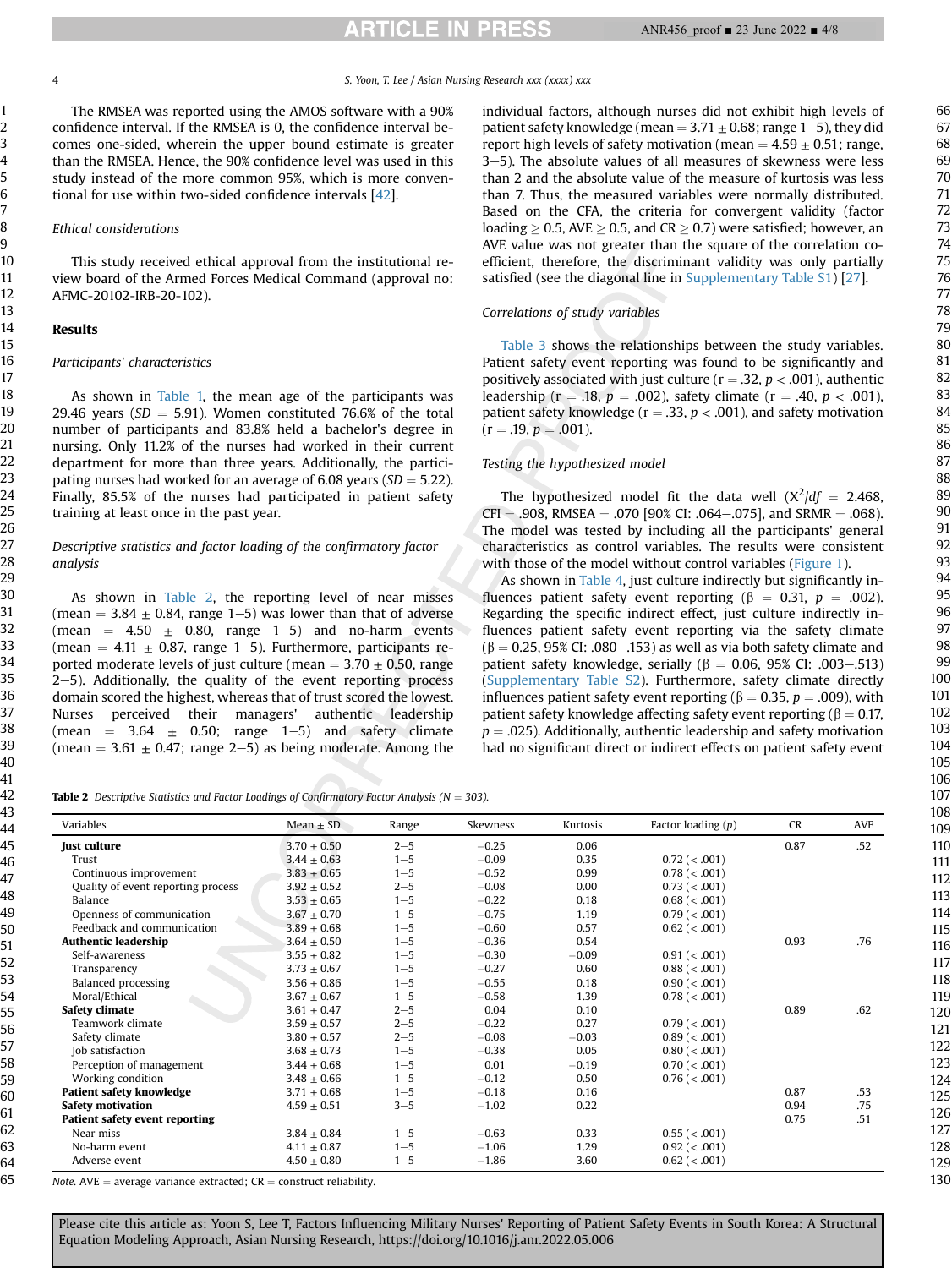# **ARTICLE IN PRESS**

S. Yoon, T. Lee / Asian Nursing Research xxx (xxxx) xxx 5

<span id="page-4-1"></span><span id="page-4-0"></span>

 $X^2/df = 2.468$ ; CFI = .908; RMSEA = .070 (90% CI: .064-.075); SRMR = .068

Figure 1. Path diagram of the final model.

Note. CFI = comparative fit index; RMSEA = root mean square error of approximation; SRMR = standardized root mean-square residual. The dashed lines with arrows represent non-significant relationships.

reporting. These influencing factors accounted for 22.9% of the variance in explaining patient safety event reporting.

#### Discussion

The findings of this study partially support our hypothesized model. The patient safety event reporting of military nurses was found to be both directly and indirectly affected by organizational factors, such as safety climate and just culture, as well as by more individual factors, such as patient safety knowledge. Our finding that organizational factors are greater contributors to nurses' patient safety event reporting than are individual ones confirms the importance of enhancing patient safety in hospital settings through the use of more holistic organizational efforts. Although these results possess an explanatory power similar to those in a previous study [\[43\]](#page-7-11), it would have been higher if authentic leadership and safety motivation had a significant relationship with patient safety event reporting. Further research is thus needed to examine other factors related to patient safety event reporting given the nonsignificant effects of the examined variables in our study.

Our study also reveals that military nurses perceive the need to report adverse events and no-harm events more often than near misses, which is consistent with the results of Kim et al. [[29](#page-6-27)]. Chen et al. stated that a high proportion of nurses in Taiwan had limited experience with medical incident reporting [\[5\]](#page-6-4). Patient safety event reporting is an important tool for the timely detection and correction of adverse events in order to create a safe medical environment [[4\]](#page-6-3). However, mistakes considered as having a lower severity are not reported as often as more serious errors. Employees often do not feel the need to report errors they perceive as acceptable, being likely that this behavior results in the underreporting of patient safety events [\[3](#page-6-2)[,7\]](#page-6-6). Furthermore, military nurses did not show a proactive attitude toward reporting near misses, as compared to adverse events or no-harm events.

Among all the variables, safety climate had the most significant effect on patient safety event reporting. This study found that, specifically, safety climate positively correlates with nurses' safety behavior [\[44\]](#page-7-12). Lee et al. reported that a positive safety climate reduces barriers for nurses to report errors [\[45\]](#page-7-13). This is important to note as military nurses must constantly adapt to new working environments due to their profession's rotational policy [[23](#page-6-22)[,24\]](#page-6-23). Thus, to improve their safety climate, nursing managers should promote unit-based patient safety programs that contain resources that would help staff nurses understand the patient safety mechanisms while improving their patient safety communication and teamwork [\[46\]](#page-7-14). It is also necessary to conduct periodic leadership walks to ensure that staff nurses trust their managers and are able to communicate with them proactively about patient safety [[44](#page-7-12)[,46\]](#page-7-14).

In this study, patient safety knowledge was found to directly affect patient safety event reporting; this finding is supported by those of previous studies [\[9](#page-6-8)[,47](#page-7-15)]. For example, Agustian et al. reported that, between organizational and individual factors, patient safety knowledge is the variable with the most significant effect on Indonesian nurses' patient safety event reporting [[9\]](#page-6-8). Additionally, Kim and Eun reported that patient safety knowledge is a predictor of nurses' safety activity. They emphasized the importance of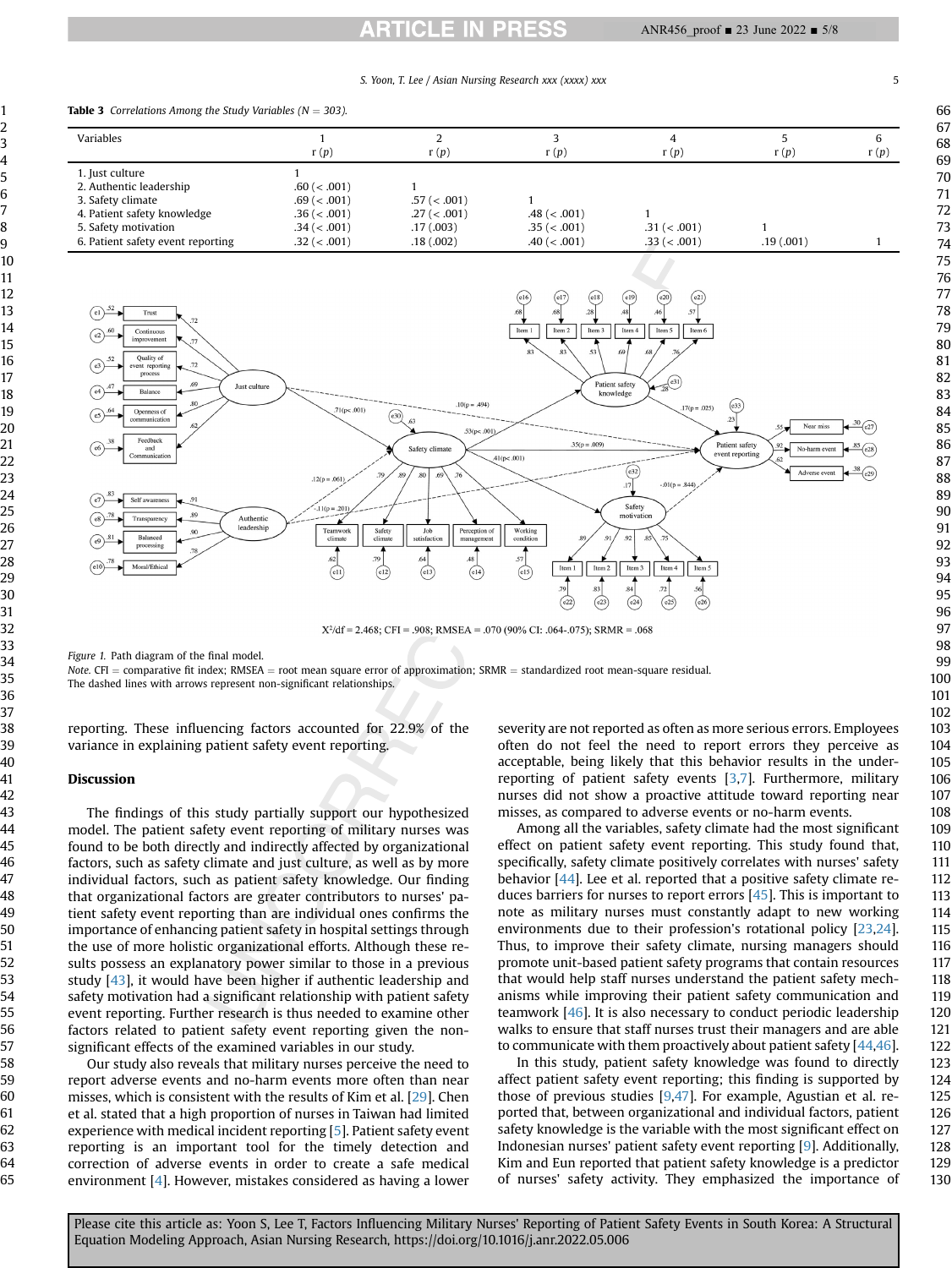6 S. Yoon, T. Lee / Asian Nursing Research xxx (xxxx) xxx

<span id="page-5-0"></span>

| <b>Table 4</b> Standardized Direct, Indirect, and Total Effects of Variables in the Final Model ( $N = 303$ ). |  |
|----------------------------------------------------------------------------------------------------------------|--|
|----------------------------------------------------------------------------------------------------------------|--|

| Endogenous variables           | Exogenous variables      | Direct effect $(p)$ | Indirect effect $(p)$ | Total effect $(p)$ | <b>SMC</b> |
|--------------------------------|--------------------------|---------------------|-----------------------|--------------------|------------|
| Safety climate                 | Just culture             | .71 (< .001)        |                       | .71 (< .001)       | .633       |
|                                | Authentic leadership     | .12(.061)           |                       | .12(.061)          |            |
| Patient safety knowledge       | Safety climate           | .53 (< .001)        |                       | .53 (< .001)       | .283       |
| Safety motivation              | Safety climate           | .41 (< .001)        |                       | .41 (< .001)       | .166       |
| Patient safety event reporting | Just culture             | .10(0.494)          | .31(.002)             | .41(.001)          | .229       |
|                                | Authentic leadership     | $-.11(.201)$        | .05(0.147)            | $-.06(.472)$       |            |
|                                | Safety climate           | .35(.009)           | .08(.089)             | .43(.002)          |            |
|                                | Patient safety knowledge | .17(025)            |                       | .17(0.025)         |            |
|                                | Safety motivation        | $-.01(.844)$        |                       | $-.01$ (.844)      |            |

Note.  $SMC =$  squared multiple correlation.

training and education on nurses' patient safety knowledge in increasing their safety-based behaviors [[47\]](#page-7-15). The development of a standardized patient safety education program for nurses in military hospitals is thus necessary to reduce the relevant knowledge gaps among them. In addition, the implementation of objective measurements and differential patient safety training programs according to individual knowledge levels are both required [\[20\]](#page-6-17).

This research also found that just culture indirectly influences patient safety event reporting via safety climate. This finding is supported by the results of previous studies, which found that organizational factors, such as incident-reporting cultures, just cultures, and safety climates, have a significant effect on safety event reporting [\[7,](#page-6-6)[15](#page-6-11)[,45\]](#page-7-13). Our study also found that just culture has a direct effect on safety climate. Thus, it is important to create a just culture in military hospitals to improve patient safety behaviors among nurses. Military hospitals are characterized by a one-sided command system culture and discourage open communication [[23](#page-6-22)[,24\]](#page-6-23). Considering these organizational characteristics and this system's rotational position policy, military nurses are influenced more by the climate of their specific unit rather than by any widescale organizational culture. Therefore, continuous education should be conducted to disseminate the conception and awareness of a widescale just culture among nursing managers and frontline nurses in military hospitals in order to create a positive safety climate for each unit  $[8]$  $[8]$  $[8]$ . In addition, just culture was found to have a indirect effect on patient safety event reporting through both safety climate and patient safety knowledge serially. This finding is supported by those of previous studies that outline the fact that organizational factors and safety knowledge are both significant factors within the process of safety event reporting [[10,](#page-6-18)[45](#page-7-13)[,47](#page-7-15)]. This research also found that a positive safety climate enhances safety knowledge through the resulting generation of an environment of training or discussion in which safety information is communicated, either formally or informally [[19\]](#page-6-16). Therefore, in order to improve patient safety reporting by military hospital nurses, efforts to improve the overall system, create a safety culture, and to form a positive working environment should be conducted. Contrary to our expectations, as well as in contradiction to previous studies, just culture did not directly affect patient safety event reporting [[7,](#page-6-6)[15](#page-6-11)]. This study found that military nurses did not positively perceive the organization's just culture, which is consistent with previous studies on clinical nurses [[15,](#page-6-11)[48\]](#page-7-16). Levine, Carmody, and Silk mentioned that current hospital organization cultures do not facilitate the reporting of medical errors because nurses do not associate organizational culture with patient safety [\[49\]](#page-7-17). Patient safety education should thus be provided to frontline nurses so that they can recognize the overall just culture and patient safety in connection with clinical practice [\[14](#page-6-9)].

Interestingly, nursing managers' authentic leadership did not influence the safety climate or directly influence patient safety event reporting, which is a significant difference from the findings

of previous studies [[17,](#page-6-14)[50](#page-7-18)]. Labrague et al. stated that nursing managers' authentic leadership significantly affects nurses' safety actions and their quality of care [\[50\]](#page-7-18). Nursing managers in military hospitals are mainly active-duty officers, with military nurses being trained to obey the instructions of their superiors. These organizational characteristics encourage frontline nurses to familiarize themselves with managers who have a clear vision, charisma, and the capability to motivate them [[23](#page-6-22)]. Ma et al. reported that military nurse managers need to develop a team leadership ability, set a clear vision, motivate their team personnel, manage conflict and stress, be adaptable, and be able to manage change [[51\]](#page-7-19). Although authentic leadership did not have a significant effect on military nurses' safety event reporting level, to promote their safety behavior, studies need to explore the leadership type most appropriate for nursing managers in military hospitals.

Moreover, safety motivation had no direct effect on patient safety event reporting, which again represents a significant difference from previous studies that posited the influence of safety motivation on safety behavior [[19,](#page-6-16)[39](#page-7-7)]. For example, Toren et al. stated that most nurses (80%) demonstrated an intention to report medical errors and near misses, although 53% of them had not reported near misses in the past year [[52](#page-7-20)]. Thus, there was a difference found between participants' reported intentions and their actual near-miss reporting. Another prior study showed that 58.0% of nurses did not report adverse events in the preceding 12-month period [[20](#page-6-17)]. For military nurses within a distinct hierarchical relationship, organizational factors and patient safety knowledge (rather than safety motivation that is comprised of a more voluntary nature) have a significant impact on patient safety event reporting [[9](#page-6-8)[,10,](#page-6-18)[20,](#page-6-17)[22](#page-6-20)]. However, few studies have explored the relationship between safety motivation and patient safety event reporting. Further studies on the individual factors of this relationship are thus required.

## Strengths and limitations

Our study is the first to identify the organizational and individual factors that affect military nurses' patient safety event reporting, based on Neal et al.'s safety model [[18\]](#page-6-15). This study verified that safety climate and patient safety knowledge directly affect patient safety event reporting. Another notable finding is our confirmation that just culture indirectly influences patient safety event reporting.

Our study contributes to nursing research by comprehensively exploring factors affecting the safety activities of military nurses in ensuring patient safety in military medical institutions. Further, it elucidates a rationale for developing effective strategies and programs to create a just culture and safety climate, as well as for improving military nurses' safety knowledge, in a way that takes into account the unique characteristics of military nursing personnel.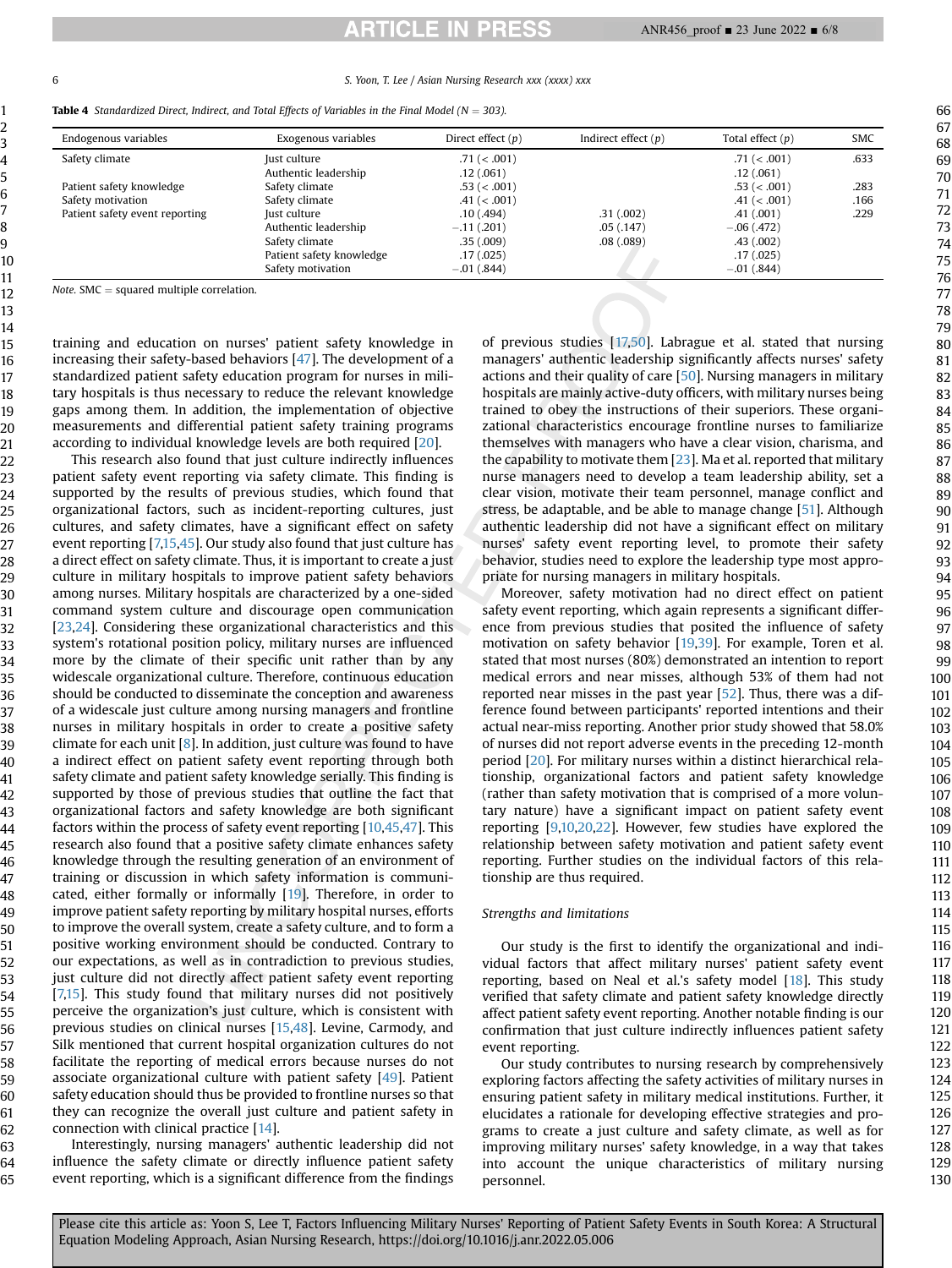**ARTICLE IN PRESS** 

This study does possess several limitations. First, patient safety event reporting was measured through nurses' subjective responses, rather than through their actual reporting rate, meaning that our results should be interpreted with care. Second, because closed questions and direct surveys have inherent limitations in revealing participants' honest answers, other data collection methods (e.g., online surveys and in-depth interviews) should be used in future studies in consideration of the vertical hierarchical structure of the military nursing organization.

## Conclusions

This study confirms that safety climate (an organizational factor) and patient safety knowledge (an individual factor) significantly influence military nurses' reporting of patient safety events. Further, this study found that just culture has an indirect effect on patient safety event reporting. However, authentic leadership and safety motivation are not statistically significant factors for patient safety event reporting. This study emphasizes the fact that leaders and nursing managers in military hospitals should create a just culture and a safety climate that fosters nurses' safety activities, keeping in mind the unique characteristics of this organization. Further, nurses should be provided with adequate training that then improves their knowledge of patient safety and the importance of reporting errors so as to enhance the quality of care in military medical organizations.

#### Funding

Q3 This research received no funding.

### Data availability

The data generated and analyzed during the current study is confidential; however, they can be made available from the corresponding author upon reasonable request.

#### Conflict of interest

All authors declare that there are no conflicts of interest.

#### Acknowledgments

We sincerely thank all the military hospitals and military nurses who participated in the study.

#### Appendix A. Supplementary data

Supplementary data to this article can be found online at [https://doi.org/10.1016/j.anr.2022.05.006.](https://doi.org/10.1016/j.anr.2022.05.006)

## <span id="page-6-0"></span>References

- <span id="page-6-1"></span>1. Jha A. Patient safety-a grand challenge for healthcare professionals and policymakers alike. In: Presentation at a roundtable at the grand challenges meeting of the Bill & Melinda Gates Foundation; 2018 October 18. 2019.
- <span id="page-6-2"></span>2. Ministry of Health and Welfare, Korea Institute for Healthcare Accreditation. Korean patient safety incident report 2020. Seoul: Korea Institute for Healthcare Accreditation; 2021.
- <span id="page-6-3"></span>3. Soydemir D, Seren Intepeler S, Mert H. Barriers to medical error reporting for physicians and nurses. West J Nurs Res.  $2017;39(10):1348-63$ . <https://doi.org/10.1177/0193945916671934>
- 4. Lee W, Kim SY, Lee SI, Lee SG, Kim HC, Kim I. Barriers to reporting of patient safety incidents in tertiary hospitals: a qualitative study of nurses and resident physicians in South Korea. Int J Health Plan Manag. 2018;33(4):1178-88. <https://doi.org/10.1002/hpm.2616>
- <span id="page-6-4"></span>5. Chen LC, Wang LH, Redley B, Hsieh YH, Chu TL, Han CY. A study on the reporting intention of medical incidents: a nursing perspective. Clin Nurs Res. 2018:27(5):560-78. <https://doi.org/10.1177/1054773817692179>
- <span id="page-6-5"></span>6. Lee E. Reporting of medication administration errors by nurses in South Korean hospitals. Int J Qual Health Care.  $2017;29(5);728-34$ . <https://doi.org/10.1093/intqhc/mzx096>
- <span id="page-6-6"></span>7. Chiang HY, Lee HF, Lin SY, Ma SC. Factors contributing to voluntariness of incident reporting among hospital nurses. J Nurs Manag. 2019;27(4):806–14.<br><https://doi.org/10.1111/jonm.12744>
- <span id="page-6-7"></span>8. Richter JP, McAlearney AS, Pennell ML. Evaluating the effect of safety culture on error reporting: a comparison of managerial and staff perspectives. Am J Med<br>Qual. 2015;30(6):550–8. <https://doi.org/10.1177/1062860614544469>
- <span id="page-6-8"></span>9. Agustian I, Lubis AN, Siregar FLS. Individual and organization affects perceptions of reporting patient safety incidents in Medan City Hospital. Eur J Mol Clin Med. 2020;7(10):1228-34.
- <span id="page-6-18"></span>10. Archer S, Hull L, Soukup T, Mayer E, Athanasiou T, Sevdalis N, et al. Development of a theoretical framework of factors affecting patient safety incident reporting: a theoretical review of the literature. BMJ Open. 2017;7(12):
- <span id="page-6-10"></span>e017155. <https://doi.org/10.1136/bmjopen-2017-017155> 11. Woo MWJ, Avery MJ. Nurses' experiences in voluntary error reporting: an integrative literature review. Int J Nurs Sci. 2021;8(4):453-69. <https://doi.org/10.1016/j.ijnss.2021.07.004>
- <span id="page-6-21"></span>12. Hamed MMM, Konstantinidis S. Barriers to incident reporting among nurses: a qualitative systematic review. Forthcoming West J Nurs Res. 2021. [https://doi.org/10.1177/0193945921999449,](https://doi.org/10.1177/0193945921999449) 193945921999449.
- <span id="page-6-12"></span>13. Wong CA, Spence Laschinger HK, Cummings GG. Authentic leadership and nurses' voice behaviour and perceptions of care quality. J Nurs Manag.<br>2010;18(8):889–900. <https://doi.org/10.1111/j.1365-2834.2010.01113.x>
- <span id="page-6-9"></span>14. Marx D. Patient safety and the just culture. Obstet Gynecol Clin North Am. 2019;46(2):239-45. <https://doi.org/10.1016/j.ogc.2019.01.003>
- <span id="page-6-11"></span>15. Kim BB, Yu S. Effects of just culture and empowerment on patient safety activities of hospital nurses. Healthcare (Basel). 2021;9(10). <https://doi.org/10.3390/healthcare9101324>
- <span id="page-6-13"></span>16. Walumbwa FO, Avolio BJ, Gardner WL, Wernsing TS, Peterson SJ. Authentic leadership: development and validation of a theory-based measure. J Manage. 2008;34(1):89-126. <https://doi.org/10.1177/0149206307308913>
- <span id="page-6-14"></span>17. Dirik HF, Intepeler SS. The influence of authentic leadership on safety climate in nursing. J Nurs Manag. 2017;25(5):392-401. <https://doi.org/10.1111/jonm.12480>
- <span id="page-6-15"></span>18. Neal A, Griffin MA, Hart PM. The impact of organizational climate on safety climate and individual behavior. Saf Sci. 2000; $34(1-3)$ :99-109. [https://doi.org/10.1016/S0925-7535\(00\)00008-4](https://doi.org/10.1016/S0925-7535(00)00008-4)
- <span id="page-6-16"></span>19. Christian MS, Bradley JC, Wallace JC, Burke MJ. Workplace safety: a metaanalysis of the roles of person and situation factors. J Appl Psychol. 2009;94(5):1103-27. <https://doi.org/10.1037/a0016172>
- <span id="page-6-17"></span>20. Hong S, Li Q. The reasons for Chinese nursing staff to report adverse events: a questionnaire survey. J Nurs Manag. 2017;25(3):231-9. <https://doi.org/10.1111/jonm.12461>
- <span id="page-6-19"></span>21. Brasaite I, Kaunonen M, Suominen T. Healthcare professionals' knowledge, attitudes and skills regarding patient safety: a systematic literature review. Scand J Caring Sci. 2015;29(1):30-50. <https://doi.org/10.1111/scs.12136>
- <span id="page-6-20"></span>22. Neal A, Griffin MA. A study of the lagged relationships among safety climate, safety motivation, safety behavior, and accidents at the individual and group levels. J Appl Psychol. 2006;91(4):946-53. <https://doi.org/10.1037/0021-9010.91.4.946>
- <span id="page-6-22"></span>23. Oh H, Cho Y. Effects of organizational culture, transformational leadership and transactional leadership on organizational effectiveness - comparing military hospitals with civil hospitals. Korean J Mil Nurs Res. 2016;34(1):54-69. <https://doi.org/10.31148/kjmnr.2016.34.1.54>
- <span id="page-6-23"></span>24. Choi YJ, Lee MS, Kang MS, Kim JH, Kim JE, Kim SY. Military nursing staff's perception and satisfaction on communication with other healthcare professionals and their job satisfaction in Korean military hospitals. Korean J Mil Nurs Res. 2017;35(2):46-60. <https://doi.org/10.31148/kjmnr.2017.35.2.46>
- <span id="page-6-24"></span>25. Yoon S, Lee T, Maeng S, Kwon J-E. The Influence of nurses' communication competency, critical thinking disposition, and perception of patient safety culture on patient safety competency in armed forces hospitals. Korean J Occup Health Nurs. 2020;29(2):123-32. <https://doi.org/10.5807/kjohn.2020.29.2.123>
- 26. Hwang J, Lee S, Jeon Y, Lee H, Kwak Y, Lee J. A descriptive study of military nurses' perception on patient safety culture and their performance on patient safety nursing. J Mil Nurs Res. 2014;32(1):92-104.
- <span id="page-6-25"></span>27. Bae B-R. Structural equation modeling with Amos 24. Seoul: Chenngram Books; 2017. p. 76-309.
- <span id="page-6-26"></span>28. Kim J-E, Kang M-A, An K-E, Sung Y-H. A survey of nurses' perception of patient safety related to hospital culture and reports of medical errors. J Korean Clin Nurs Res. 2007;13(3):169-79.
- <span id="page-6-27"></span>29. Kim SA, Kim E-M, Lee J-R, Oh EG. Effect of nurses' perception of patient safety culture on reporting of patient safety events. J Korean Acad Nurs Adm.<br>2018;24(4):319–27. <https://doi.org/10.11111/jkana.2018.24.4.319>
- <span id="page-6-28"></span>30. Rockville W, Sorra J, Gray L, Streagle S, Famolaro T, Yount N, et al. AHRQ hospital survey on patient safety culture: user's guide [Internet]. Agency for Healthcare Research and Quality; 2018 [cited May 28, 2021]. Available from [https://www.ahrq.gov/sites/default/](https://www.ahrq.gov/sites/default/files/wysiwyg/professionals/quality-patient-safety/patientsafetyculture/hospital/userguide/hospitalusersguide.pdf)files/wysiwyg/professionals/quality[patient-safety/patientsafetyculture/hospital/userguide/hospitalusersguide.pdf](https://www.ahrq.gov/sites/default/files/wysiwyg/professionals/quality-patient-safety/patientsafetyculture/hospital/userguide/hospitalusersguide.pdf)
- <span id="page-6-29"></span>31. Kim SA. Quality of work life among nurses who had patient safety incidents; mixed methods design [dissertation]. Seoul: Yonsei University; 2020.

66 67 68

129 130